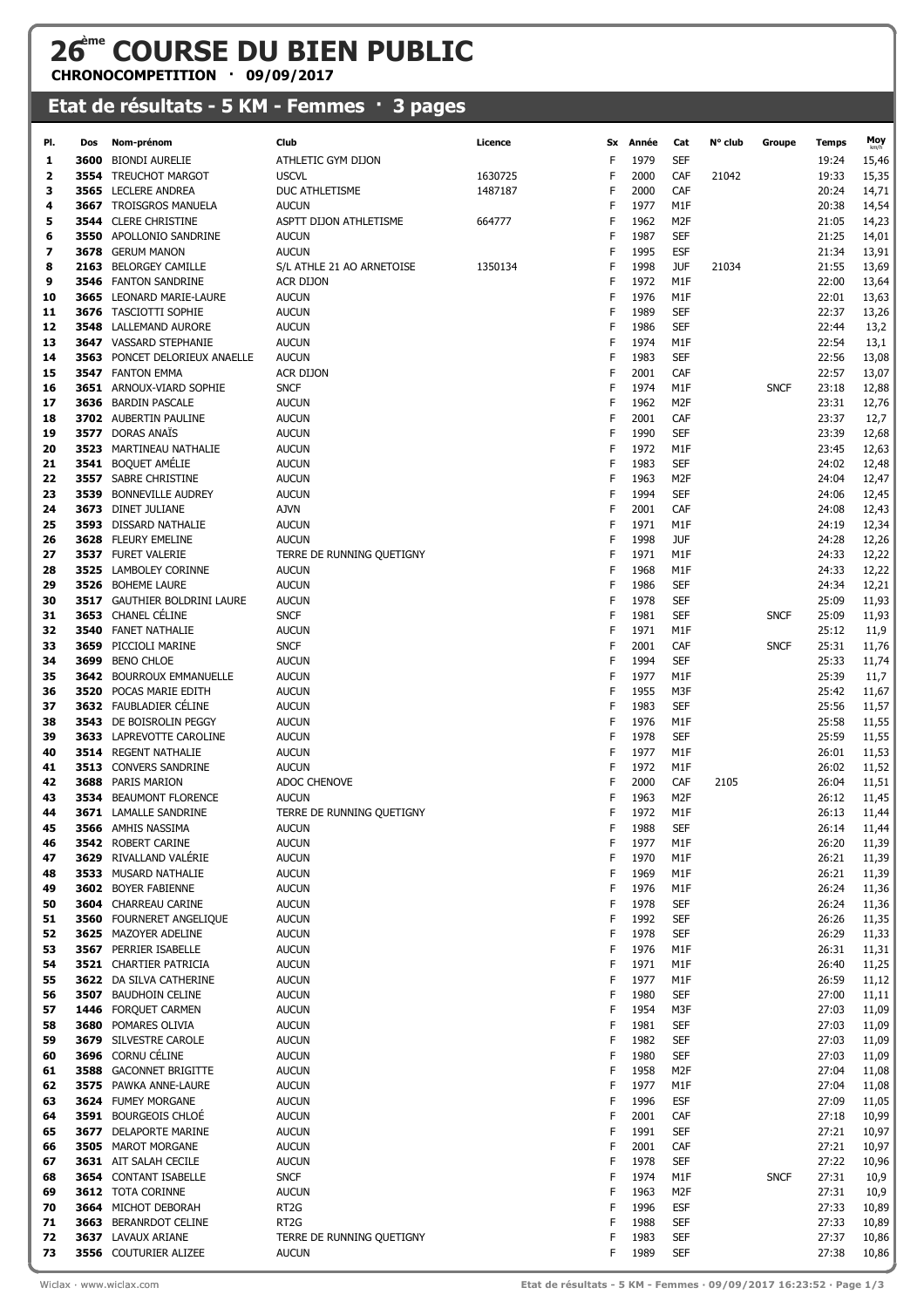| PI.        | Dos  | Nom-prénom                                          | Club                                           | Licence              | Sx          | Année        | Cat                    | N° club | Groupe      | Temps          | Moy            |
|------------|------|-----------------------------------------------------|------------------------------------------------|----------------------|-------------|--------------|------------------------|---------|-------------|----------------|----------------|
| 74         | 3698 | <b>BENO MATHILDE</b>                                | <b>AUCUN</b>                                   |                      | F           | 1997         | <b>ESF</b>             |         |             | 27:39          | 10,85          |
| 75         | 3590 | <b>BILLIARD CÉCILE</b>                              | <b>AUCUN</b>                                   |                      | F           | 1982         | <b>SEF</b>             |         |             | 27:42          | 10,83          |
| 76         | 3619 | <b>BARBE CHRISTELLE</b>                             | <b>AUCUN</b>                                   |                      | F           | 1968         | M1F                    |         |             | 27:42          | 10,83          |
| 77         |      | 3573 LOUIS CLEMENCE                                 | <b>AUCUN</b>                                   |                      | F           | 1989         | <b>SEF</b>             |         |             | 27:44          | 10,82          |
| 78         |      | 3666 MOREAU STÉPHANIE                               | <b>AUCUN</b>                                   |                      | F           | 1984         | <b>SEF</b>             |         |             | 27:46          | 10,8           |
| 79         |      | 3509 LAUGIER SOPHIE                                 | <b>AUCUN</b>                                   |                      | F           | 1995         | <b>ESF</b>             |         |             | 27:51          | 10,77          |
| 80         |      | 3681 DASEN CORINNE                                  | <b>AUCUN</b>                                   |                      | F           | 1969         | M1F                    |         |             | 27:54          | 10,75          |
| 81         |      | 3683 VILO CHRISTEL                                  | <b>AUCUN</b>                                   |                      | $\sf F$     | 1973         | M1F                    |         |             | 27:56          | 10,74          |
| 82         |      | 3531 JOSSERAND ANNICK                               | <b>AUCUN</b>                                   |                      | F           | 1957         | M3F                    |         |             | 27:56          | 10,74          |
| 83         |      | 3610 CATT29ANEO NATHALIE                            | <b>DIJON SINGLETRACK</b>                       | A58201L0040673FV3FRA | F           | 1966         | M <sub>2F</sub>        |         |             | 27:57          | 10,73          |
| 84         |      | 3504 MAROT TIFFANY                                  | <b>AUCUN</b>                                   |                      | F           | 2001         | CAF                    |         |             | 27:57          | 10,73          |
| 85         |      | 3502 GAGOU NATHALIE                                 | ATHLETIC GYM                                   |                      | F           | 1963         | M <sub>2F</sub>        |         |             | 27:58          | 10,73          |
| 86         |      | 3692 MERVANT EMILIENNE                              | <b>AUCUN</b>                                   |                      | F           | 1982         | <b>SEF</b>             |         |             | 28:03          | 10,7           |
| 87         |      | 3598 PELOTTE KATIA                                  | S/L LANGRES AC SUD HT MARNAIS                  |                      | F           | 1973         | M1F                    | 52011   |             | 28:03          | 10,7           |
| 88         |      | 3599 GIRARD CAROLINE                                | <b>AUCUN</b>                                   |                      | F           | 1986         | <b>SEF</b>             |         |             | 28:04          | 10,69          |
| 89         |      | 3601 MORANT PASCALE                                 | <b>AUCUN</b>                                   |                      | F           | 1977<br>1972 | M1F                    |         |             | 28:07          | 10,67          |
| 90<br>91   |      | 3621 JACQUEMARD CAROLINE<br>3660 REBELLO CHRISTELLE | <b>AUCUN</b><br><b>SNCF</b>                    |                      | F<br>F      | 1978         | M1F<br><b>SEF</b>      |         | <b>SNCF</b> | 28:10<br>28:12 | 10,65<br>10,64 |
| 92         |      | 3518 COURTITARAT CORINNE                            | <b>AUCUN</b>                                   |                      | F           | 1967         | M <sub>2F</sub>        |         |             | 28:15          | 10,62          |
| 93         |      | 3693 LOCATELLI SANDRA                               | ASSOCIATION BEAUNE ATHLETISME 21               | 1862330              | F           | 1973         | M1F                    | 21035   |             | 28:16          | 10,61          |
| 94         | 3609 | <b>GIRARDIN STÉPHANIE</b>                           | <b>AUCUN</b>                                   |                      | F           | 1986         | <b>SEF</b>             |         |             | 28:18          | 10,6           |
| 95         |      | 3586 DELREE AUDREY                                  | <b>AUCUN</b>                                   |                      | $\mathsf F$ | 1979         | <b>SEF</b>             |         |             | 28:23          | 10,57          |
| 96         |      | 3640 KEON HÉLÈNE                                    | <b>AUCUN</b>                                   |                      | F           | 1989         | <b>SEF</b>             |         |             | 28:27          | 10,54          |
| 97         |      | <b>3641 TEULET ANAÏS</b>                            | <b>AUCUN</b>                                   |                      | F           | 1987         | <b>SEF</b>             |         |             | 28:28          | 10,54          |
| 98         |      | 3682 FERNANDES MARYLINE                             | <b>AUCUN</b>                                   |                      | F           | 2000         | CAF                    |         |             | 28:28          | 10,54          |
| 99         |      | 3650 FORGEOT KARINE                                 | <b>AUCUN</b>                                   |                      | F           | 1969         | M1F                    |         |             | 28:31          | 10,52          |
| 100        |      | 3639 CHORVOZ RACHEL                                 | <b>AUCUN</b>                                   |                      | F           | 1969         | M1F                    |         |             | 28:35          | 10,5           |
| 101        |      | 3529 GIRARD MYRIAM                                  | <b>AUCUN</b>                                   |                      | F           | 1974         | M1F                    |         |             | 28:37          | 10,48          |
| 102        | 3528 | <b>DELREE MAGALIE</b>                               | <b>AUCUN</b>                                   |                      | F           | 1983         | <b>SEF</b>             |         |             | 28:40          | 10,47          |
| 103        |      | 3684 MIGNARD CAROLINE                               | <b>AUCUN</b>                                   |                      | F           | 1975         | M1F                    |         |             | 28:47          | 10,42          |
| 104        |      | 3530 MEYER MARIE                                    | <b>AUCUN</b>                                   |                      | $\mathsf F$ | 1995         | <b>ESF</b>             |         |             | 28:47          | 10,42          |
| 105        |      | 3592 WITZ AURELIE                                   | <b>AUCUN</b>                                   |                      | F           | 1982         | <b>SEF</b>             |         |             | 28:50          | 10,4           |
| 106        |      | 3549 DESCHAMPS SYLVIE                               | <b>AUCUN</b>                                   |                      | F           | 1962         | M <sub>2F</sub>        |         |             | 28:55          | 10,37          |
| 107        |      | 3701 MICHELET SYLVIE                                | <b>AUCUN</b>                                   |                      | F           | 1960         | M <sub>2F</sub>        |         |             | 28:55          | 10,37          |
| 108        |      | 3553 GIRARD LAURENE                                 | <b>AUCUN</b>                                   |                      | F           | 1990         | <b>SEF</b>             |         |             | 28:59          | 10,35          |
| 109        |      | 3559 CLERC ARLETTE                                  | <b>AUCUN</b>                                   |                      | F           | 1949         | M3F                    |         |             | 29:06          | 10,31          |
| 110        |      | 3658 GUMUCHIAN AURÉLIE                              | <b>SNCF</b>                                    |                      | F           | 1981         | <b>SEF</b>             |         | <b>SNCF</b> | 29:06          | 10,31          |
| 111        |      | 3562 FROIDUROT KAREN                                | <b>AUCUN</b>                                   |                      | F           | 1996         | ESF                    |         |             | 29:09          | 10,29          |
| 112        |      | 3611 DIZIN KARINE                                   | <b>AUCUN</b>                                   |                      | F           | 1975         | M1F                    |         |             | 29:16          | 10,25          |
| 113        |      | 3649 SELLIER ANNIE                                  | <b>AUCUN</b>                                   |                      | F           | 1968         | M1F                    |         |             | 29:17          | 10,24          |
| 114        |      | 3608 BERTHIER JULIE                                 | <b>AUCUN</b>                                   |                      | F           | 1996         | ESF                    |         |             | 29:39          | 10,12          |
| 115        |      | 3578 GEORGEON CHARLINE                              | ACR DIJON                                      |                      | F           | 1984         | <b>SEF</b>             |         |             | 29:39          | 10,12          |
| 116        |      | 3662 NOIREL JULIE                                   | <b>AUCUN</b>                                   |                      | F           | 1980         | <b>SEF</b>             |         |             | 29:49          | 10,06          |
| 117        |      | <b>3606</b> DELAGRANGE MURIELLE                     | <b>AUCUN</b>                                   |                      | F<br>F      | 1970         | M1F                    |         |             | 29:55          | 10,03          |
| 118        |      | 3670 JOLIMOY GENEVIEVE<br>3595 LECOANET CHANTAL     | CARPE DIEM 21<br>ASSOCIATION COURIR ET SOURIRE |                      | F           | 1964<br>1951 | M <sub>2F</sub><br>M3F |         |             | 29:56<br>30:07 | 10,02          |
| 119<br>120 | 3627 | <b>BARREAUX MICHELINE</b>                           | CARPE DIEM 21                                  |                      | F           | 1963         | M2F                    |         |             | 30:09          | 9,96<br>9,95   |
| 121        |      | 3594 BENHIDA JULIE                                  | <b>AUCUN</b>                                   |                      | F           | 1983         | <b>SEF</b>             |         |             | 30:10          | 9,94           |
| 122        |      | 3535 AMELOT JOHANNA                                 | <b>AUCUN</b>                                   |                      | F           | 1992         | <b>SEF</b>             |         |             | 30:10          | 9,94           |
| 123        |      | 3532 LINGELSER MICHELINE                            | <b>AUCUN</b>                                   |                      | F           | 1958         | M <sub>2F</sub>        |         |             | 30:11          | 9,94           |
| 124        |      | 3572 MIRESSI SANDRINE                               | <b>AUCUN</b>                                   |                      | F           | 1981         | <b>SEF</b>             |         |             | 30:12          | 9,93           |
| 125        |      | 3668 VANHELLE JULIE                                 | <b>AUCUN</b>                                   |                      | F           | 1989         | <b>SEF</b>             |         |             | 30:16          | 9,91           |
| 126        |      | 3689 FRANCOIS ANNE                                  | <b>AUCUN</b>                                   |                      | F           | 1973         | M1F                    |         |             | 30:20          | 9,89           |
| 127        |      | 3607 HAMLIN SONIA                                   | <b>AUCUN</b>                                   |                      | F           | 1979         | <b>SEF</b>             |         |             | 30:29          | 9,84           |
| 128        |      | 3561 CLOIX - BACCON AMANDINE                        | <b>AUCUN</b>                                   |                      | F           | 1990         | <b>SEF</b>             |         |             | 30:44          | 9,76           |
| 129        |      | 3626 BEAULIEU PATRICIA                              | <b>AUCUN</b>                                   |                      | F           | 1959         | M2F                    |         |             | 30:46          | 9,75           |
| 130        |      | 3545 JEANNIN ELISA                                  | <b>AUCUN</b>                                   |                      | F           | 1977         | M1F                    |         |             | 30:49          | 9,73           |
| 131        |      | 3691 DIALLO DAOULA                                  | <b>AUCUN</b>                                   |                      | F           | 1978         | <b>SEF</b>             |         |             | 30:49          | 9,73           |
| 132        |      | 3694 LOCATELLI FLAVIE                               | ASSOCIATION BEAUNE ATHLETISME 21 1393129       |                      | F           | 2001         | CAF                    | 21035   |             | 30:54          | 9,71           |
| 133        |      | 3585 BLANCHARD KRISTELL                             | <b>AUCUN</b>                                   |                      | F           | 1979         | <b>SEF</b>             |         |             | 30:55          | 9,7            |
| 134        |      | 3617 RAGUENEAU CHRISTINE                            | <b>AUCUN</b>                                   |                      | F           | 1958         | M <sub>2F</sub>        |         |             | 30:55          | 9,7            |
| 135        |      | 3618 BERGER GENEVIEVE                               | CARPE DIEM 21                                  |                      | F           | 1962         | M <sub>2F</sub>        |         |             | 30:56          | 9,7            |
| 136        |      | 3674 CHEVANNE ANNE-SOPHIE                           | <b>AUCUN</b>                                   |                      | F           | 1975         | M1F                    |         |             | 30:59          | 9,68           |
| 137        |      | 3580 FOUACHE LÉNA                                   | <b>AUCUN</b>                                   |                      | F           | 1991         | <b>SEF</b>             |         |             | 31:02          | 9,67           |
| 138        |      | 3583 BOURGEOIS JESSICA                              | <b>AUCUN</b>                                   |                      | F           | 1984         | <b>SEF</b>             |         |             | 31:03          | 9,66           |
| 139        |      | 3579 VEILLE CINDY                                   | <b>AUCUN</b>                                   |                      | $\mathsf F$ | 1985         | <b>SEF</b>             |         |             | 31:03          | 9,66           |
| 140        |      | 3538 COQUIBUS NATHALIE                              | <b>AUCUN</b>                                   |                      | $\mathsf F$ | 1974         | M1F                    |         |             | 31:11          | 9,62           |
| 141        |      | 3690 DESMOULES VIGGIANO MARINA                      | <b>AUCUN</b>                                   |                      | F<br>F      | 1975<br>1975 | M1F                    |         |             | 31:11          | 9,62           |
| 142<br>143 |      | <b>3643</b> GAULTIER ELODIE<br>3582 PETIT ELOISE    | <b>AUCUN</b><br><b>AUCUN</b>                   |                      | F           | 1991         | M1F<br><b>SEF</b>      |         |             | 31:13<br>31:22 | 9,61<br>9,56   |
| 144        |      | 3568 LORY PAULINE                                   | <b>AUCUN</b>                                   |                      | F           | 1992         | <b>SEF</b>             |         |             | 31:26          | 9,54           |
| 145        |      | 3669 CREMOUX EMMANUELLE                             | <b>AUCUN</b>                                   |                      | F           | 1976         | M1F                    |         |             | 31:32          | 9,51           |
| 146        |      | 3661 VIGNAUD MELODY                                 | <b>SNCF</b>                                    |                      | F           | 1989         | <b>SEF</b>             |         | <b>SNCF</b> | 31:37          | 9,49           |
| 147        |      | 3576 DORAS GREPIN AGNES                             | <b>AUCUN</b>                                   |                      | F           | 1964         | M <sub>2F</sub>        |         |             | 31:44          | 9,45           |
| 148        |      | 3581 JANIN NATACHA                                  | <b>AUCUN</b>                                   |                      | F           | 1981         | <b>SEF</b>             |         |             | 31:57          | 9,39           |
| 149        |      | 3687 JARFAUT GÉRALDINE                              | <b>AUCUN</b>                                   |                      | F           | 1985         | <b>SEF</b>             |         |             | 31:58          | 9,38           |
| 150        |      | 3584 OUDIN MARIE-NOELLE                             | <b>AUCUN</b>                                   |                      | F           | 1967         | M2F                    |         |             | 32:01          | 9,37           |
| 151        |      | 3645 FLEURY STEPHANIE                               | <b>AUCUN</b>                                   |                      | F           | 1974         | M1F                    |         |             | 32:02          | 9,37           |
| 152        |      | 3686 FOUROT ALEXANDRA                               | <b>AUCUN</b>                                   |                      | F           | 1990         | <b>SEF</b>             |         |             | 32:03          | 9,36           |